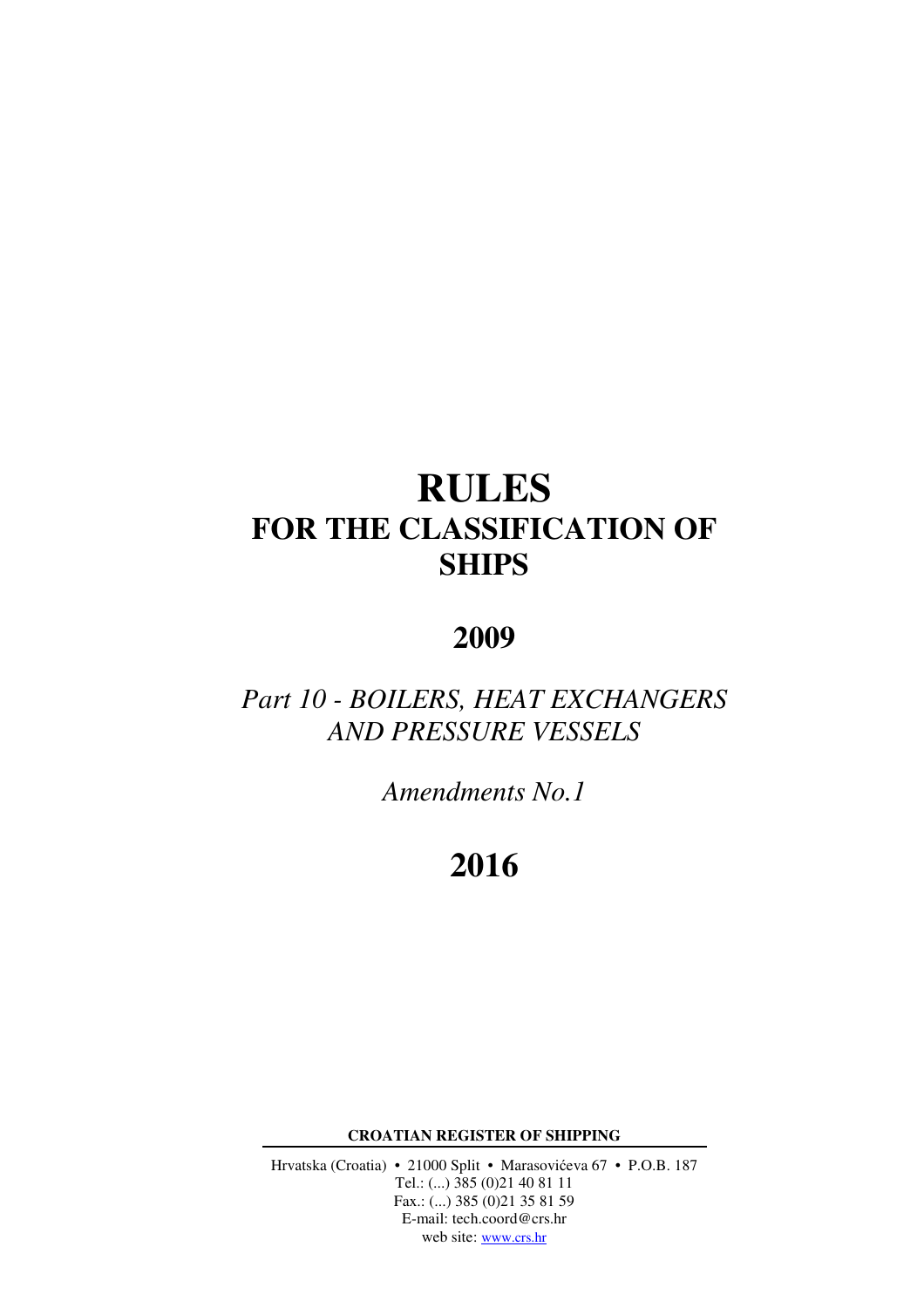By the decision of the General Committee of Croatian Register of Shipping,

### Amendments No.1 to the **RULES FOR THE CLASSIFICATION OF SHIPS** Part 10 – BOILERS, HEAT EXCHANGERS AND PRESSURE VESSELS

have been adopted on  $17<sup>th</sup>$  June 2016 and shall enter into force on  $1<sup>st</sup>$  July 2016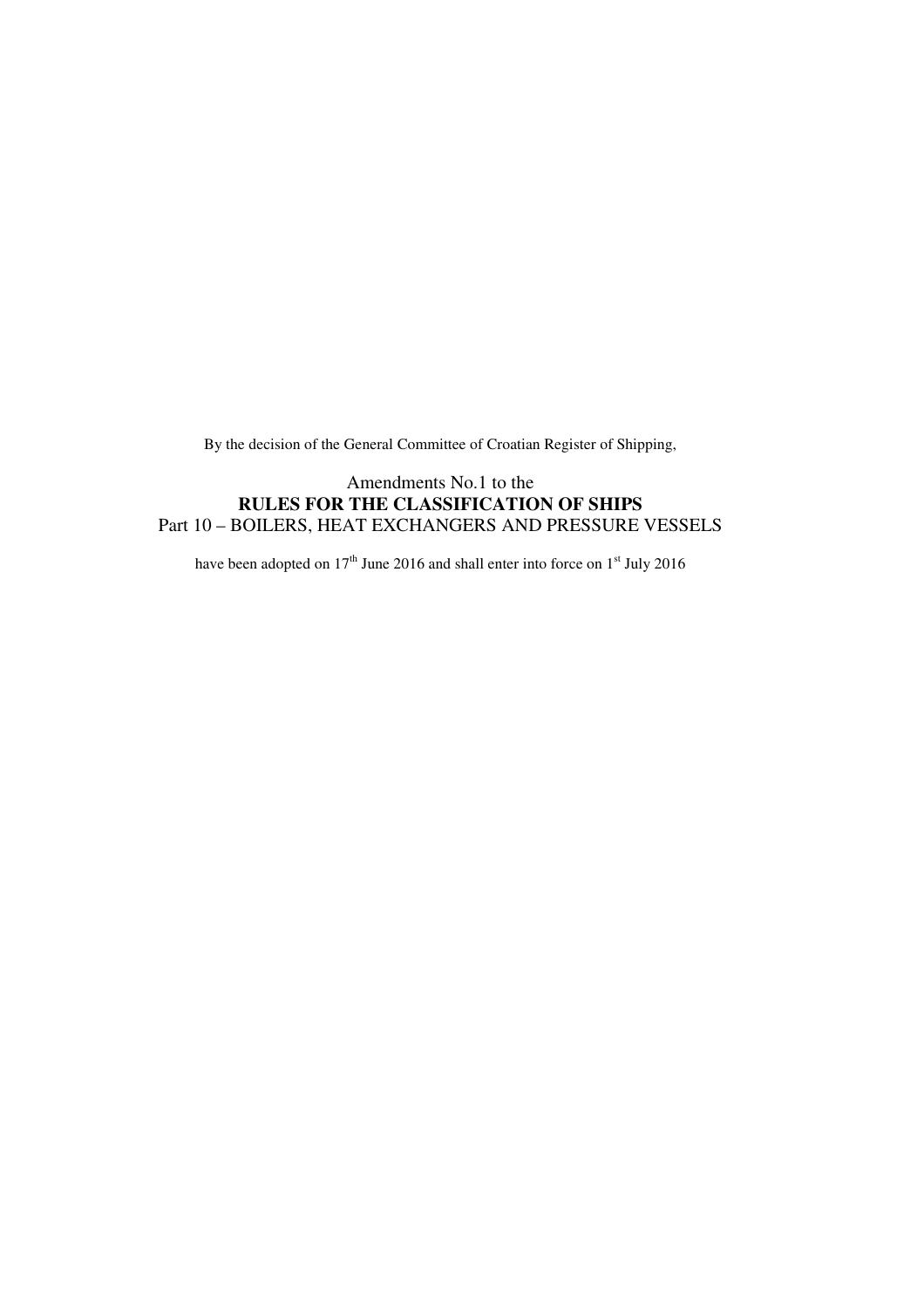### **INTRODUCTORY NOTES**

These amendments are necessary to read together with the requirements in the Rules for the Classification of Ships, Part 10 - Boilers, heat exchangers and pressure vesselss, edition 2009.

Table 1 contains review of amendments, where items changed or added in relating to 2009 edition are given, with short description of each modification or addition.

The purpose of issuing of these amendments is to provide compliance with IACS Unified Requirements UR P6 (Rev.1).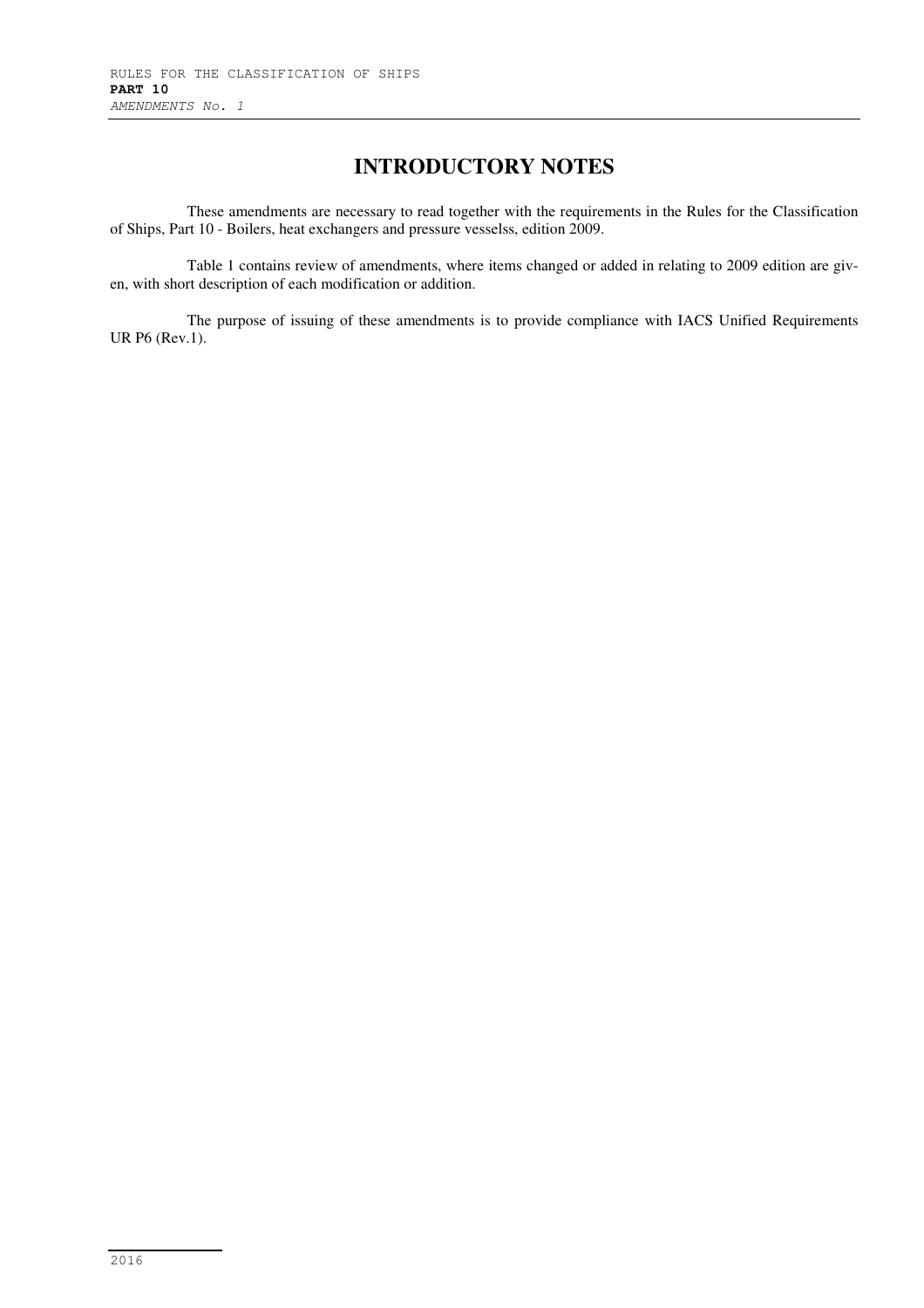The subject Rules include the requirements of the following international Organisations:

#### **International Maritime Organization (IMO)**

```
Conventions: International Convention for the Safety of Life at Sea 1974 (SOLAS 1974) and all subsequent 
                   amendments up to and including the 2006 amendments (MSC.216(82)) 
                   Protocol of 1988 relating to the International Convention for the Safety of Life at Sea 1974, as 
                   amended (SOLAS PROT 1988)
```
**International Association of Classification Societies (IACS)** 

| <b>Unified Requirements (UR):</b>                 | P1 $(2001, \text{rev. } 5)$ , $\overline{P6}$ (Rev.1 June 2015)                                                                  |
|---------------------------------------------------|----------------------------------------------------------------------------------------------------------------------------------|
| Technische Regeln für Dampfkessel (TRD):          | TRD 300 (8/2001), TRD 301 (10/1997), TRD 303 (5/1991), TRD 305 (8/1996),<br>TRD 306 (6/1977), TRD 401 (9/2000), TRD 411 (2/1997) |
| AD - Merkblätter:                                 | B1 (6/1986), B3 (10/1990), B9 (7/1995)                                                                                           |
| <b>International Standard Organization (ISO):</b> | ISO 4705-1983, ISO/DIS 2694                                                                                                      |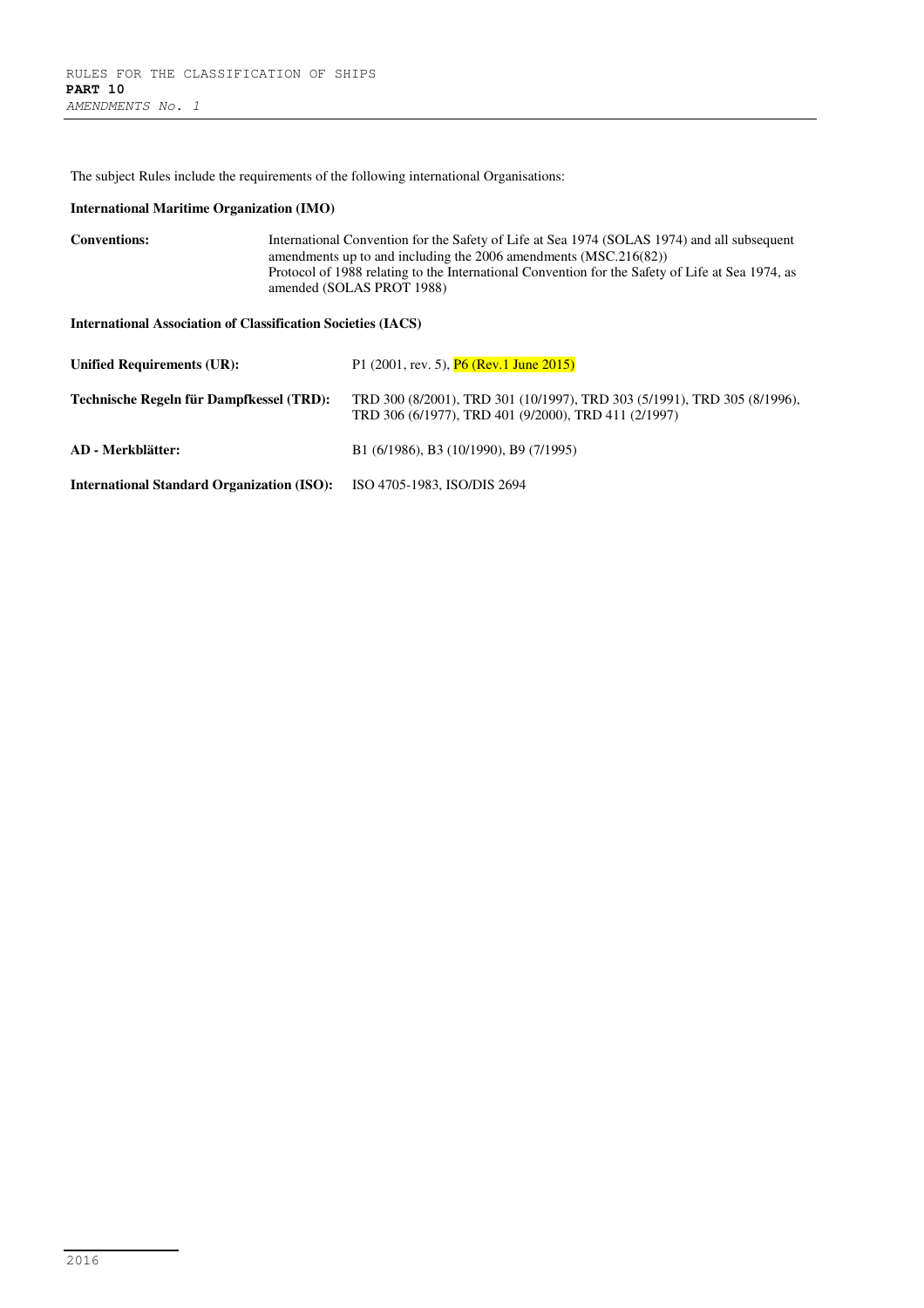## **TABLE 1 – REVIEW OF AMENDMENTS**

This review comprises amendments in relation to the Rules for the Classification of Ships, Part 10 - Boilers, heat exchangers and pressure vesselss, edition 2009

| <b>ITEM</b>                         | <b>DESCRIPTION OF THE AMENDMENTS</b> |
|-------------------------------------|--------------------------------------|
| <b>SECTION 3 - BOILERS</b>          |                                      |
| Head 3.4. – Exhaust gas economizers |                                      |
| Item $3.4.3$                        | partly changed                       |